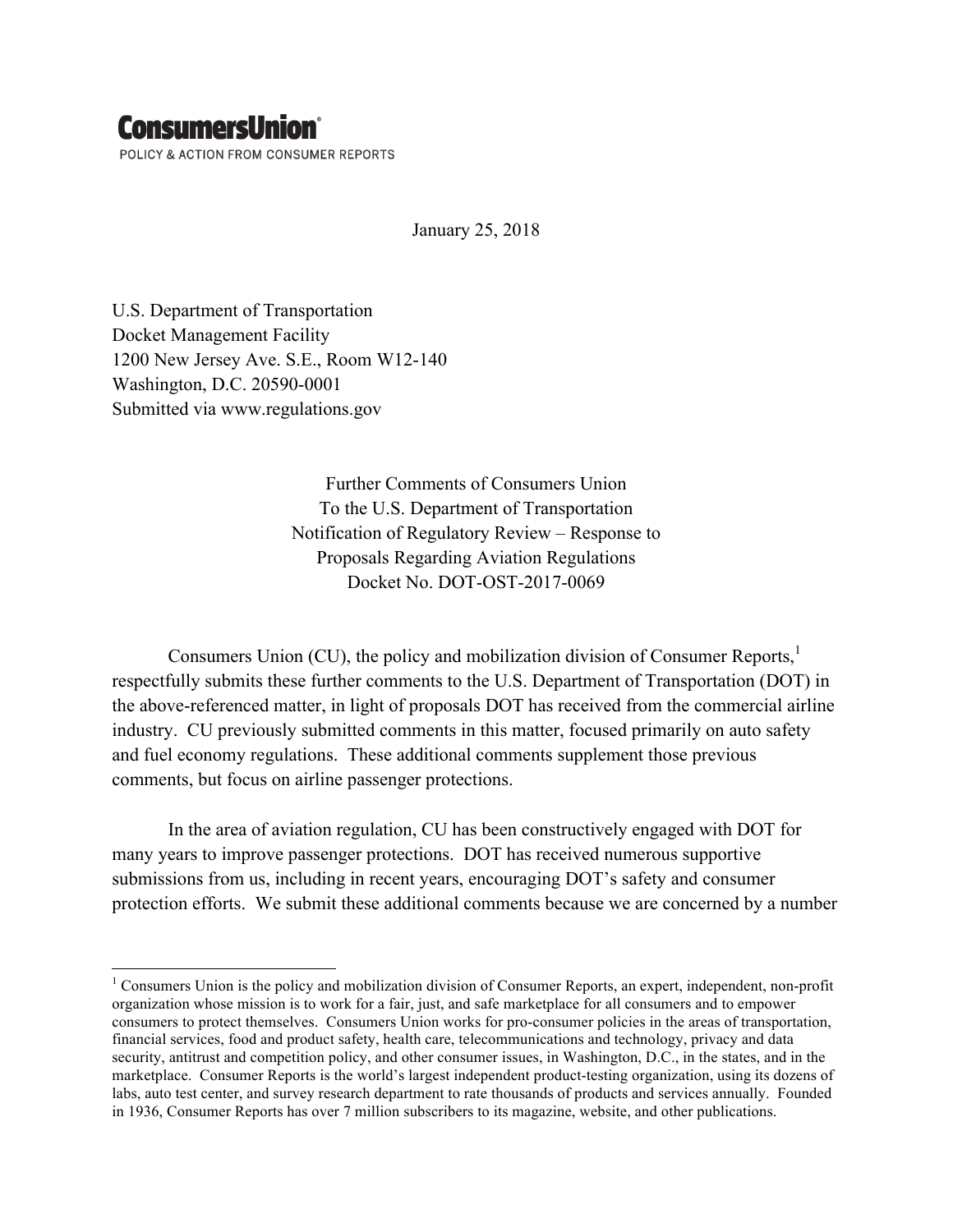of the proposals submitted by some in the commercial airline industry, from individual airlines as well as Airlines for America, the industry's lobbying organization.

Last spring's shocking United Express incident, in which Dr. David Dao was violently removed from a seat for which he held a paid ticket, re-opened a window into the airlines' shoddy treatment of their passengers and shoppers. It starkly brought home, once again, that consumers are at the mercy of powerful airlines in an ever-more-concentrated industry – an industry facing increasingly less competition, and showing less interest in how their passengers are treated than in how their passengers can be taken advantage of to increase profits. Congressional hearings came soon after, and proposed legislation. Congress made clear that it expected improvements, and the airlines vowed they were committed to delivering them.

Barely six months later, it was as if this shocking incident, and these expectations and commitments, had been completely forgotten. In response to DOT's broad Federal Register notice inviting proposals to revise or remove transportation regulations, the airlines submitted comments in which they complained of being oppressively overregulated, and called on DOT to take a minimalist approach and broadly to scale back existing requirements.

The changes proposed by the airlines would eliminate or weaken fundamental and essential consumer protections, and therefore call for this further response.

These proposals include, for example:

- Removing requirements that an airline inform consumers of the full price of a fare, including all fees, early in the shopping process.
- Eliminating restrictions on post-purchase fare and fee increases.
- Relaxing requirements that cabin temperatures be kept at comfortable levels when passengers are stranded in planes being held on the tarmac.
- Removing restrictions against arbitrary denial of boarding or forced removal of a ticketed passenger.
- Eliminating requirements to collect and provide basic information on airline performance.

Many of the requirements that the airlines now complain of as being unnecessarily detailed have been developed in response to airline complaints about lack of specificity, or in response to persistent refusal by the airlines to provide the consumer protections they should unless required to do so in specific detail.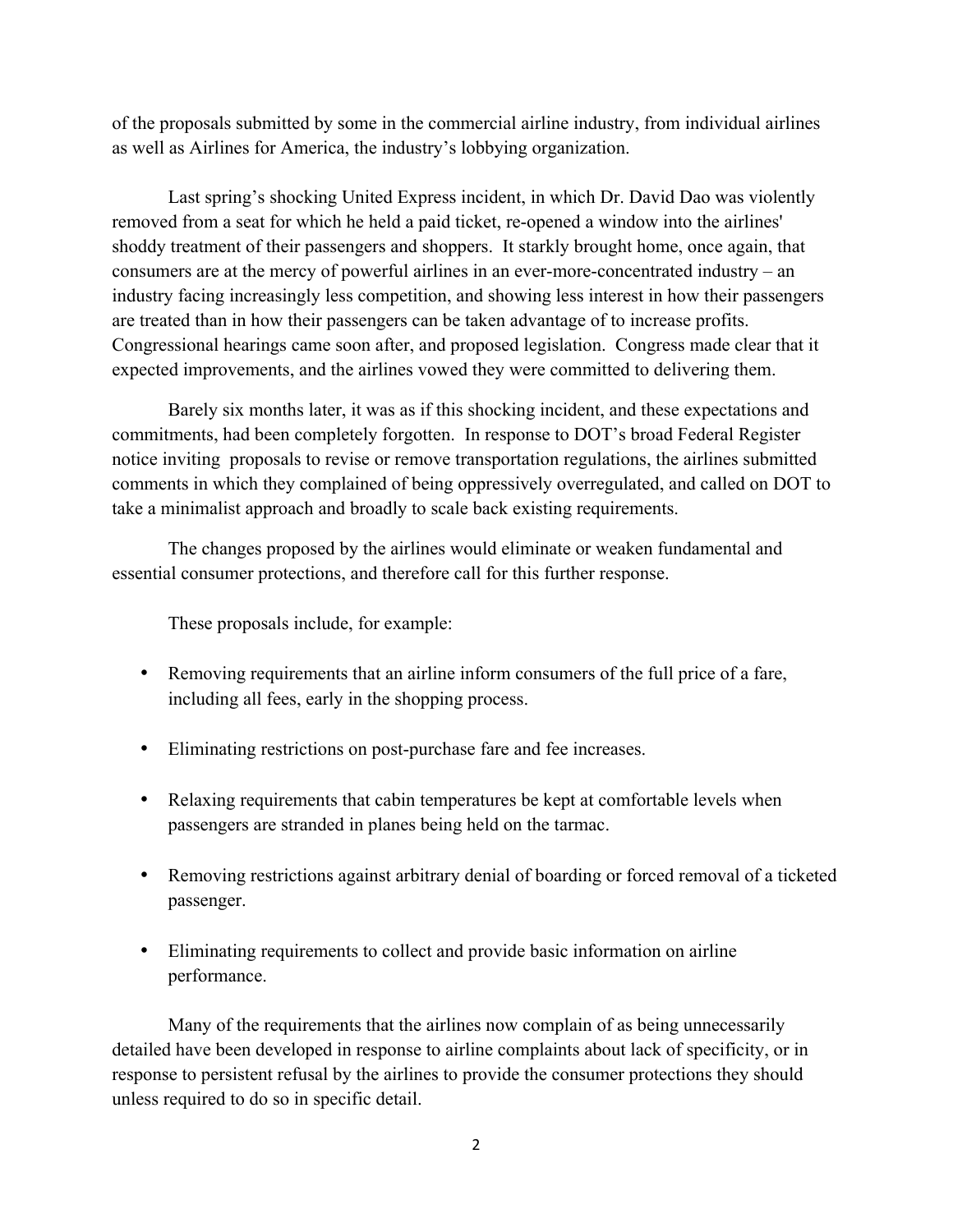Following receipt of these proposals, DOT announced it was abandoning two pending rulemaking proceedings that would have given consumers clearer information on air fares and fees.<sup>2</sup> These important rulemakings had been underway for several years, and Consumers Union had strongly supported them. Our response to this announcement was immediate:

> We strongly disagree that these proposed rules are of "limited public benefit" or would cause airlines to incur significant costs. In fact, enhanced pricing transparency benefits both consumers and competition within the airline industry.<sup>3</sup>

We are concerned that the airline comments, and the subsequent abandonment of the fare and fee transparency rulemakings, are indicative of a profound misconception: that the airline industry is excessively and unjustifiably regulated.

It is certainly evident that Congress sought in the 1978 Airline Deregulation Act to bring the beneficial forces of competition more strongly into play in airline decision making. But it is simply not the case, as the airlines suggest, that Congress intended for federal oversight of the commercial passenger aviation industry to be reduced to a minimum. On the contrary, Congress entrusted the Department of Transportation with primary responsibility for ensuring not only safety, but the full range of consumer protections. Some observers, including Consumers Union, have raised concerns that giving this responsibility entirely to DOT was done to an unwise extreme, at the expense of state law that should – and would – appropriately also apply in some of these areas.

In any event, the critical importance of DOT actively exercising its authority should not be discounted. (And in this regard, although DOT's statutory authority to stop unfair and deceptive practices and unfair methods of competition may be modeled to some degree on that of the Federal Trade Commission (FTC), the airlines' characterization of the FTC's regulatory and enforcement authority is erroneously restrictive.)

We agree that in developing new regulations, or reviewing existing regulations, one important objective should always be to reduce unnecessary costs and burdens on business. However, the principal and overriding objective must always be to ensure effective protections for the public. Certainly, federal rules should achieve their purposes in an appropriately effective and cost-effective manner, and should be periodically reviewed, and strengthened or revised as warranted, with that goal in mind.

 

 $\frac{2}{3}$  www.transportation.gov/briefing-room/dot9117.<br> $\frac{3}{3}$  consumersunion.org/news/consumers-union-strongly-disagrees-with-dots-move-to-scuttle-airline-passengerprotection-rules/.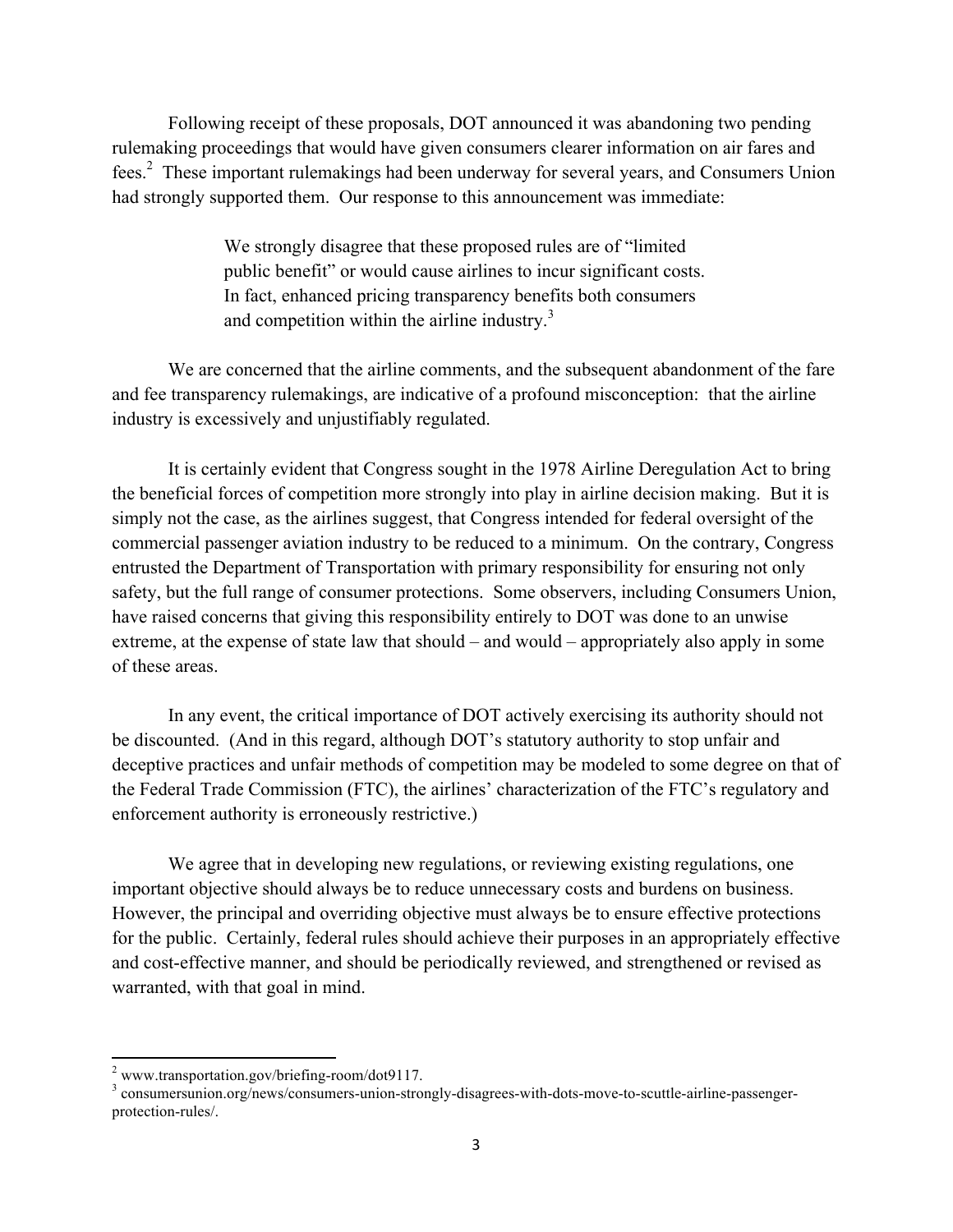But it is essential that any regulatory revision occur as part of a well-considered process that has the advancement of consumer protection and other public interest priorities at its core. Focusing disproportionately on minimizing compliance costs undervalues those public interest priorities. The focus should be on ensuring the most effective protections to the public while avoiding burdens that are truly unnecessary for the regulation to achieve those protections.

We would urge DOT to turn to the unfinished business of ensuring that effective consumer protections are in place, beginning with the following key components of a meaningful Passenger Bill of Rights, as we outlined in our May 2017 testimony before the House Committee on Transportation and Infrastructure,<sup>4</sup> such as:

- clear and consistent guidelines for compensation for flight delays, flight cancellations, and mishandled baggage;
- complete airfare transparency including all taxes, surcharges, and ancillary fees via all booking channels, both online and offline, and through both the airlines and third parties;
- minimum seat capacity standards to ensure reasonable passenger comfort; address health concerns, including the risk of deep vein thrombosis; and promote safety, including adequate space for effective evacuation; and
- clear and consistent guidelines for *voluntary* relinquishment of ticketed seats and a clear prohibition on *involuntary* relinquishment of such seats.

In this regard, we would urge DOT to comply with Congress's explicit pending directives in the FAA Extension, Safety, and Security Act of 2016, all more than 6 months overdue:

- Section 2305 automatic refund of baggage fees when baggage is lost or delayed
- Section 2309 guaranteed family seating for children under the age of 13
- Section 2108 air travel accessibility issues, including medical oxygen, service animals, lavatories, seating assistance, and other assistance to persons with disabilities

<u> 1989 - Johann Stein, fransk politik (d. 1989)</u>

<sup>4</sup> transportation.house.gov/uploadedfiles/2017-05-02\_-\_mcgee\_testimony.pdf.